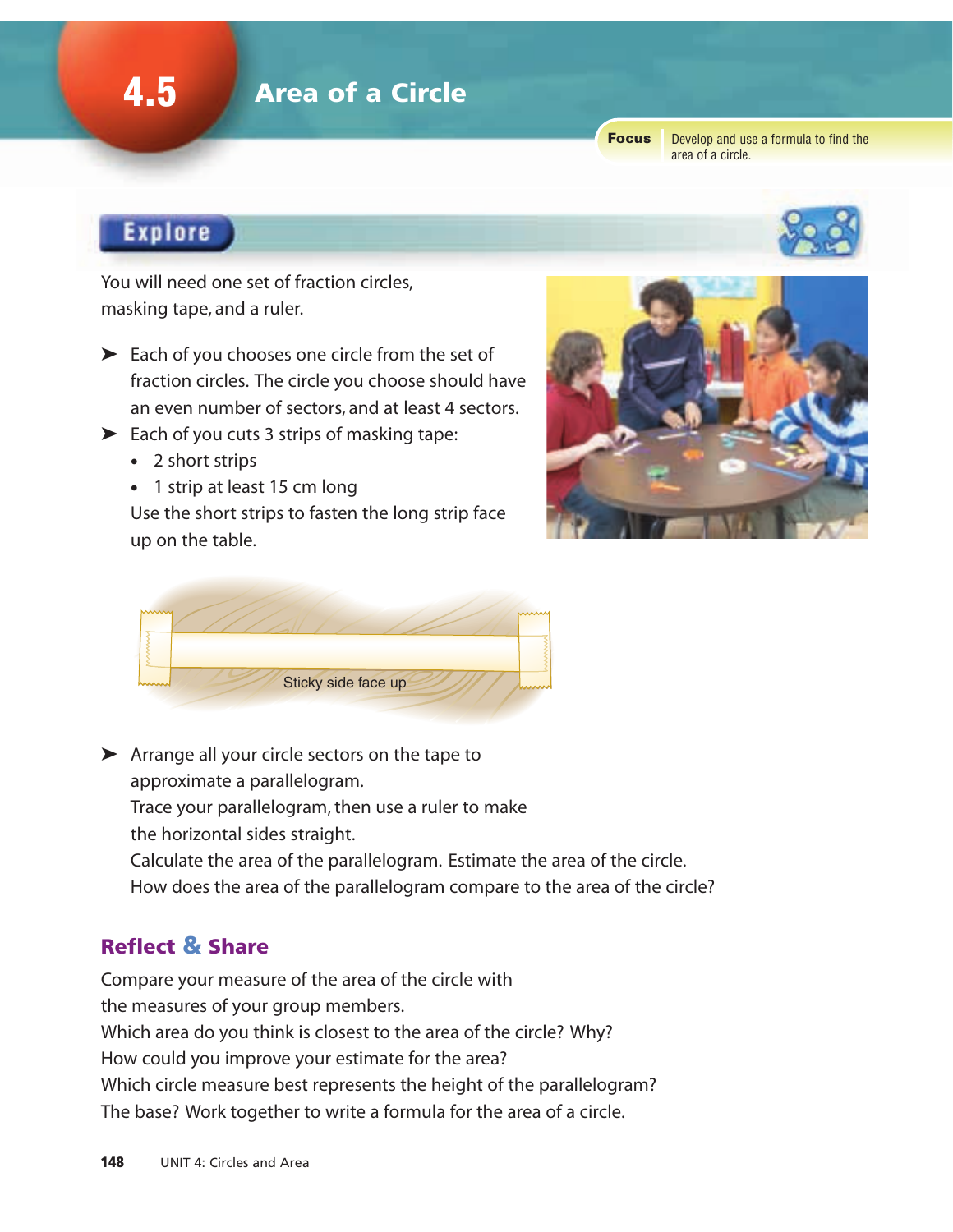## **Connect**

Suppose a circle was cut into 8 congruent sectors.

The 8 sectors were then arranged to approximate a parallelogram.



The more congruent sectors we use, the closer the area of the parallelogram is to the area of the circle. Here is a circle cut into 24 congruent sectors. The 24 sectors were then arranged to approximate a parallelogram.





The greater the number of sectors, the more the shape looks like a rectangle.

The sum of the two longer sides of the rectangle is equal to the circumference, *C*. So, each longer side, or the base of the rectangle, is one-half the circumference of the circle, or  $\frac{\vec{C}}{2}$ . 2



But  $C = 2\pi r$ So, the base of the rectangle  $=$ 

$$
\frac{e - 2}{\pi r}
$$

 $2\pi r$ 

Each of the two shorter sides is equal to the radius, *r*.

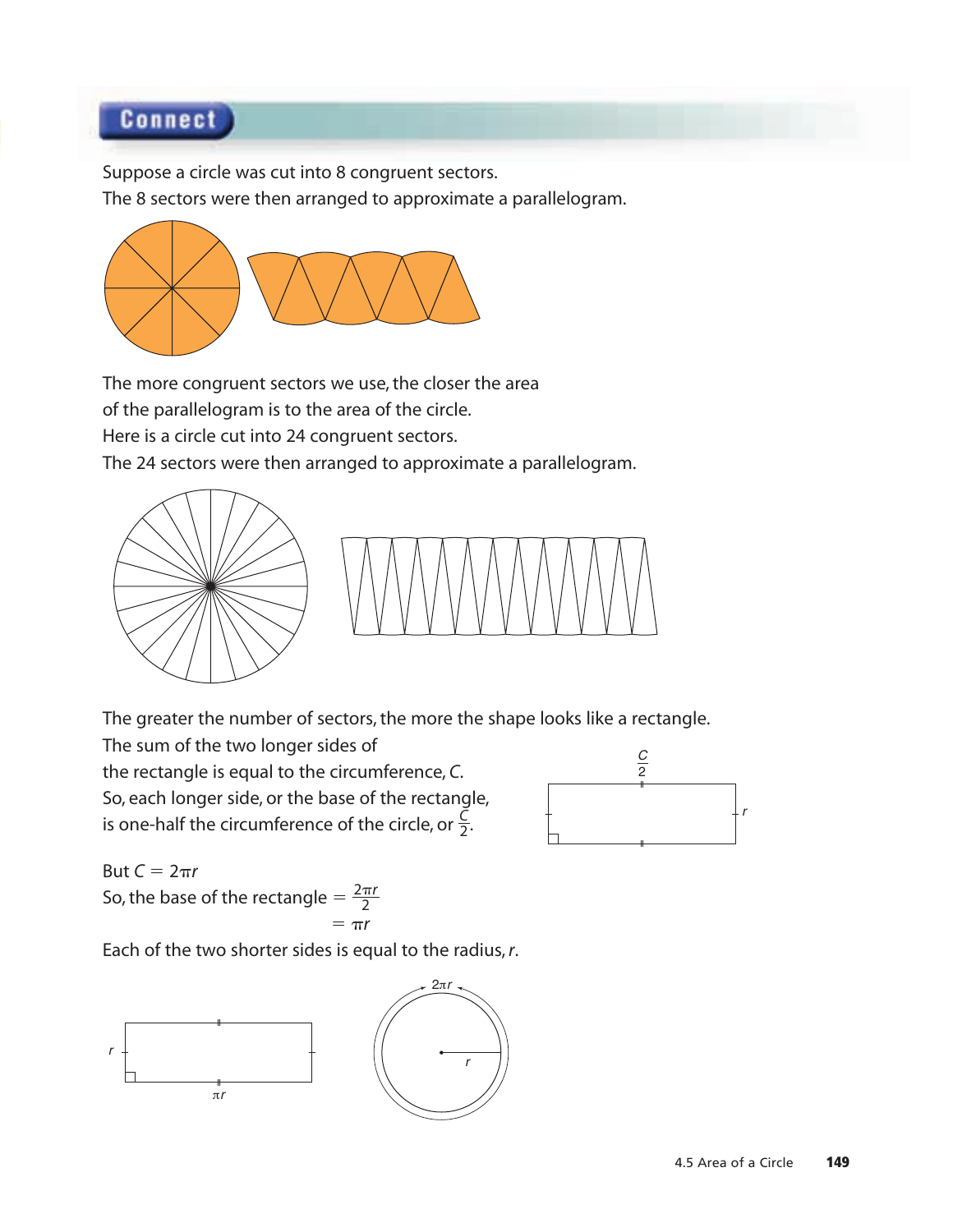The area of a rectangle is: base  $\times$  height The base is  $\pi r$ . The height is *r*. So, the area of the rectangle is:  $\pi r \times r = \pi r^2$ 

Since the rectangle is made from all sectors of the circle, the rectangle and the circle have the same area. So, the area, A, of the circle with radius *r* is  $A = \pi r^2$ .

We can use this formula to find the area of any circle when we know its radius.



The face of a dime has diameter 1.8 cm.

**a)** Calculate the area.

Give the answer to two decimal places.

**b)** Estimate to check the answer is reasonable.

## A Solution

The diameter of the face of a dime is 1.8 cm. So, its radius is:  $\frac{1.8 \text{ cm}}{2}$  = 0.9 cm **a**) Use the formula:  $A = \pi r^2$ Substitute:  $r = 0.9$  $A = \pi \times 0.9^2$ Use a calculator. 2

 $A \doteq 2.54469$ 

The area of the face of the dime

is 2.54  $\textsf{cm}^2$  to two decimal places.



**If your calculator does not have an x<sup>2</sup> key, key in**  $0.9 \times 0.9$  instead.

**b)** Recall that  $\pi \doteq 3$ .

So, the area of the face of the dime is about 3*r* 2 .

 $r \doteq 1$  $\text{So, } r^2 = 1$ and  $3r^2 = 3 \times 1$  $=$  3

The area of the face of the dime is approximately 3 cm<sup>2</sup>. Since the calculated area, 2.54 cm<sup>2</sup>, is close to 3 cm<sup>2</sup>, the answer is reasonable.

**When a number or variable is multiplied by itself we write:**  $7 \times 7 = 7^2$  $r \times r = r^2$ 

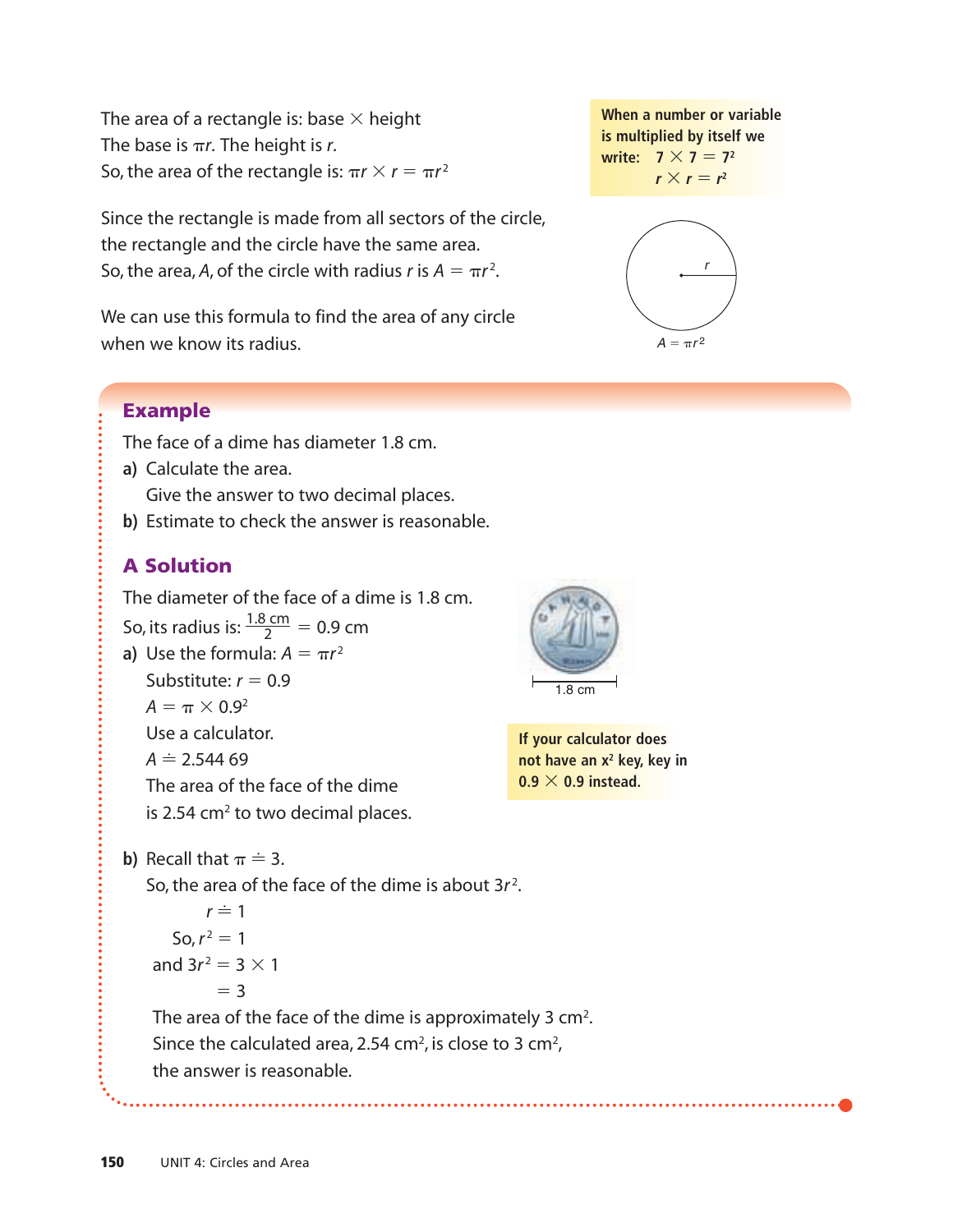# **Practice**

1. Calculate the area of each circle.

Estimate to check your answers are reasonable.



2. Calculate the area of each circle. Give your answers to two decimal places. Estimate to check your answers are reasonable.



- **3.** Use the results of questions 1 and 2. What happens to the area in each case?
	- **a)** You double the radius of a circle.
	- **b)** You triple the radius of a circle.
	- **c)** You quadruple the radius of a circle.

Justify your answers.

4. **Assessment Focus** Use 1-cm grid paper.

Draw a circle with radius 5 cm.

Draw a square outside the circle that just encloses the circle.

Draw a square inside the circle

so that its vertices lie on the circle.

Measure the sides of the squares.

- **a)** How can you use the areas of the two squares to estimate the area of the circle?
- **b)** Check your estimate in part a by calculating the area of the circle.
- **c)** Repeat the activity for circles with different radii. Record your results. Show your work.
- **5.** In the biathlon, athletes shoot at targets. Find the area of each target.

**a)** The target for the athlete who is standing is a circle with diameter 11.5 cm.

**b)** The target for the athlete who is lying down is a circle with diameter 4.5 cm. Give the answers to the nearest square centimetre.



4.5 Area of a Circle